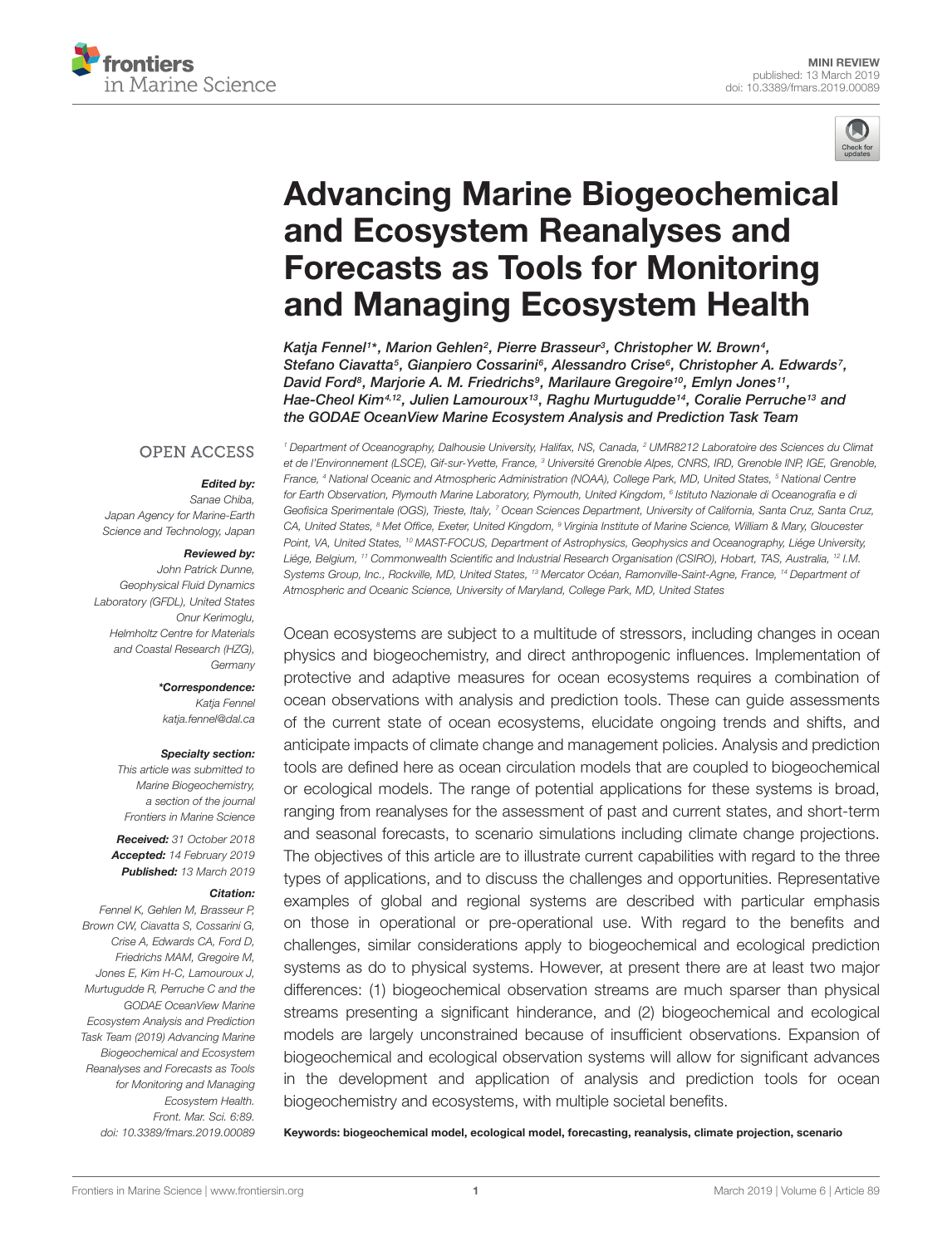Ocean warming, acidification, deoxygenation and eutrophication are manifesting on global [\(Bopp et al.,](#page-5-0) [2013;](#page-5-0) [Jickells et al.,](#page-6-0) [2017;](#page-6-0) [Schmidtko et al.,](#page-7-0) [2017\)](#page-7-0) and regional scales [\(Breitburg](#page-5-1) [et al.,](#page-5-1) [2018;](#page-5-1) [Claret et al.,](#page-5-2) [2018;](#page-5-2) [Irby et al.,](#page-6-1) [2018;](#page-6-1) [Laurent et al.,](#page-6-2) [2018;](#page-6-2) [Fennel and Testa,](#page-6-3) [2019\)](#page-6-3). These profound changes in ocean physics and biogeochemistry in combination with the ever more efficient harvesting of living marine resources are driving major shifts in marine ecosystems [\(Cheung et al.,](#page-5-3) [2010;](#page-5-3) [Bianucci](#page-5-4) [et al.,](#page-5-4) [2016;](#page-5-4) [Brennan et al.,](#page-5-5) [2016;](#page-5-5) [Galbraith et al.,](#page-6-4) [2017\)](#page-6-4) with significant societal impacts. Changes in ocean biogeochemistry and ecosystems will also complicate conservation efforts for endangered species but are rarely considered in species recovery planning (e.g., [Hartman et al.,](#page-6-5) [2014\)](#page-6-5). Strategies for mitigation, adaptation and protection, ranging from nutrient management in watersheds, fisheries management and Marine Protected Areas, to emission reductions of  $CO<sub>2</sub>$  and other greenhouse gases, have to be designed, continuously assessed and revised. This process requires adequate observation of ongoing changes, combined with skillful analysis and prediction tools that provide decision makers and the public with the necessary information to assess the impact of policy decisions.

In this context, the term "analysis and prediction tool" refers to model systems that include realistic representations of ocean circulation coupled with biogeochemical or ecological models. The biogeochemical/ecological model components have a broad range of complexities from simple parameterizations, to fully explicit representations of multiple nutrients and functional groups and serve three major purposes: (1) hindcasts or reanalyses for assessment of past and current states and trends of the system, (2) forecasts ranging from short-term (days to weeks) to seasonal (months) time windows, and (3) scenario simulations including climate change projections and nutrient reduction scenarios. While operational systems are sometimes narrowly defined as only those providing short-term forecasts, we adopt a broader definition here that encompasses the provision of hindcasts and reanalyses, short-term/seasonal forecasts, and scenarios/projections.

Building on the recent review by [Gehlen et al.](#page-6-6) [\(2015\)](#page-6-6), this article focuses on the current state and future prospect of analysis and prediction tools for ocean biogeochemistry and ecosystems. While the necessity of a tight integration of these tools with observations cannot be overstated, we focus here on the tools themselves. Overviews of the necessary observing system components are given by Roemmich et al. (unpublished) and others in this issue.

# CURRENT STATUS

With the goal of illustrating the current status and breadth of ecological/biogeochemical analysis and prediction systems we present a selective overview of global and regional systems. First, we briefly describe two global forecasting systems with biogeochemistry that operate in pre-operational or operational mode to produce short-term forecasts, reanalyses and climate

projections (also see [Gehlen et al.,](#page-6-6) [2015\)](#page-6-6). We then provide examples of regional analysis and prediction systems (also see **[Table 1](#page-2-0)**). All produce estimates of the biogeochemical ocean state to benefit economic, environmental and public safety needs with users in academia, government, private companies and the general public.

# Global Applications

### NEMO-HadOCC and NEMO-MEDUSA

The United Kingdom Met Office runs an operational global physical forecasting system referred to as FOAM [\(Blockley et al.,](#page-5-6) [2014\)](#page-5-6) which is based on the NEMO hydrodynamic model [\(Madec,](#page-7-1) [2008\)](#page-7-1), and assimilates satellite and in situ data using the 3D-Var NEMOVAR scheme [\(Waters et al.,](#page-7-2) [2015\)](#page-7-2). FOAM is coupled pre-operationally to two biogeochemical components: HadOCC by [Palmer and Totterdell](#page-7-3) [\(2001\)](#page-7-3) and MEDUSA by [Yool et al.](#page-8-0) [\(2013\)](#page-8-0), for reanalyses and Ocean Observing System Simulation Experiments (OSSEs). NEMO-MEDUSA is also used for climate projections as part of the UKESM1 climate model [\(Kwiatkowski et al.,](#page-6-7) [2014\)](#page-6-7).

FOAM-HadOCC and FOAM-MEDUSA are assimilating satellite chlorophyll using 3D-Var to produce an update of surface log10(chlorophyll), and then calculating multivariate increments for other biogeochemical variables using the balancing scheme of [Hemmings et al.](#page-6-8) [\(2008\)](#page-6-8). This computationally efficient way to perform multivariate updates has been applied for preoperational forecasting [\(Ford et al.,](#page-6-9) [2012\)](#page-6-9) and reanalysis [\(Ford](#page-6-10) [and Barciela,](#page-6-10) [2017\)](#page-6-10). A similar approach has also been used to assimilate in situ  $pCO<sub>2</sub>$  observations into FOAM-HadOCC, by first calculating a surface  $pCO<sub>2</sub>$  analysis, and then multivariate balances to DIC and alkalinity [\(While et al.,](#page-7-4) [2012\)](#page-7-4). Despite the sparse observations, the assimilation produces long-lasting corrections to the model.

FOAM-MEDUSA has the capability to assimilate profiles of chlorophyll, nitrate, oxygen, and pH using 3D-Var [\(Wood et al.,](#page-7-5) [2018\)](#page-7-5). OSSEs with this coupled system have shown the positive impacts of a BGC-Argo array [\(Johnson and Claustre,](#page-6-11) [2016\)](#page-6-11) on model results [\(Wood et al.,](#page-7-5) [2018\)](#page-7-5).

## NEMO-PISCES

Mercator Ocean operationally runs a global physical NEMO model for short-term forecasts and reanalyses. The biogeochemical model PISCES [\(Aumont et al.,](#page-5-7) [2015\)](#page-5-7) is operated offline in a coarsened 1/4◦ version of the 1/12◦ operational NEMO system [\(Lellouche et al.,](#page-7-6) [2018\)](#page-7-6) for weekly analyses and delivers daily/monthly means and 10-day forecasts.

Operational assimilation of satellite chlorophyll using a SEEK filter [\(Lellouche et al.,](#page-7-7) [2013\)](#page-7-7) is being implemented with the goal of constraining simulated large-scale structures including chlorophyll amplitudes, extension of oligotrophic gyres, and large-scale blooms. The multivariate scheme is able to provide surface corrections of simulated phytoplankton groups and nutrient concentrations, which are then projected vertically throughout the mixed layer.

NEMO-PISCES is also used for climate projections [\(Séférian](#page-7-8) [et al.,](#page-7-8) [2012;](#page-7-8) [Bopp et al.,](#page-5-0) [2013\)](#page-5-0) contributing to IPCC assessments. In retrospective forecasts, the multi-year predictability of ocean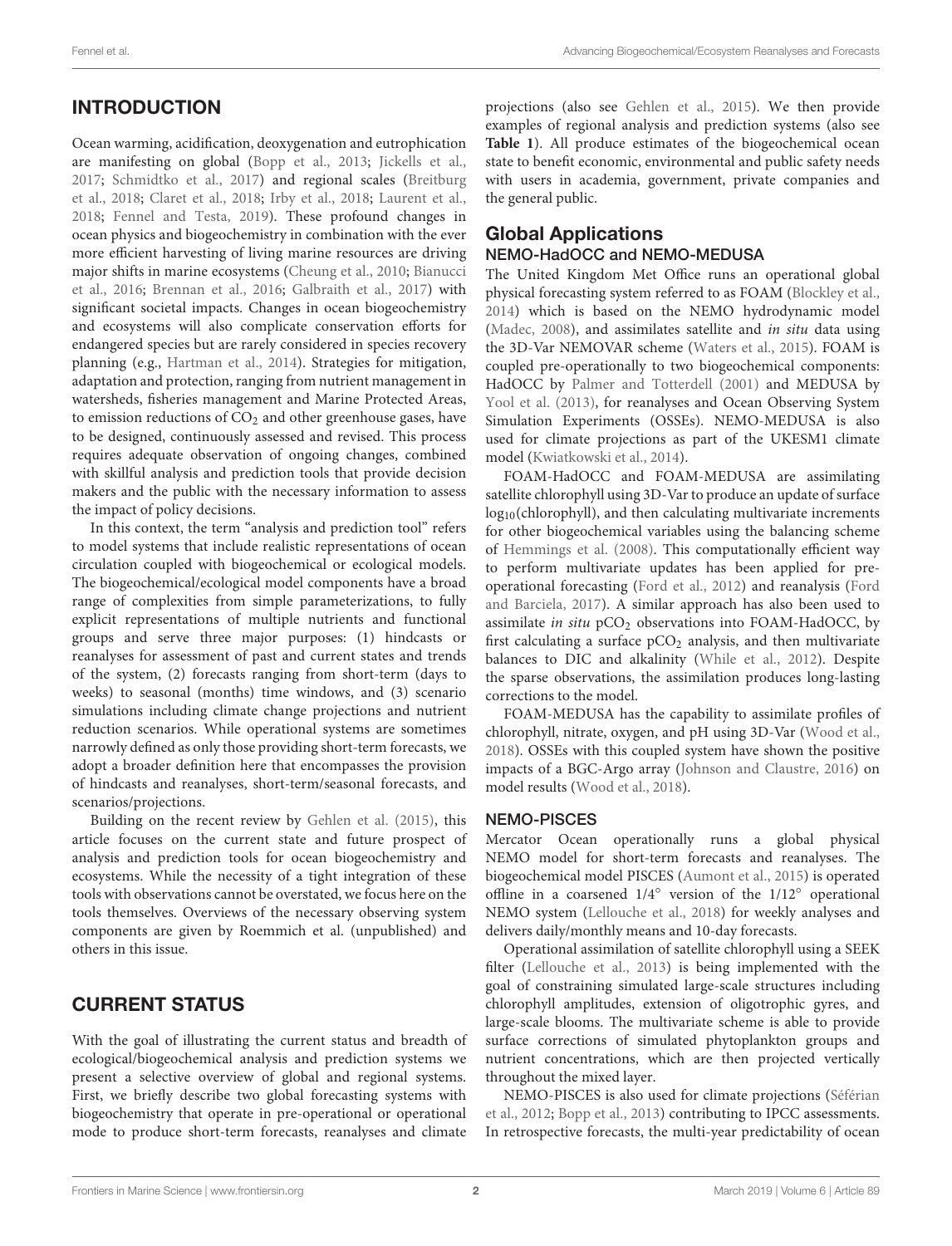<span id="page-2-0"></span>

| Model acronym,<br>reference          | Region <sup>1</sup> | Mode <sup>2</sup> | Product<br>class <sup>3</sup> | <b>Type of DA</b><br>(if any) | Data used for DA                                                                                                                                   | Data used validation                                                                                | Link to products                                                 |
|--------------------------------------|---------------------|-------------------|-------------------------------|-------------------------------|----------------------------------------------------------------------------------------------------------------------------------------------------|-----------------------------------------------------------------------------------------------------|------------------------------------------------------------------|
| NEMO-PISCES <sup>a</sup>             | Global              | O, PO, RD         | P, R, S                       | <b>NA</b>                     | No assimilation of<br>biogeochemical data                                                                                                          | Ocean color; In situ<br>nutrients, chlorophyll,<br>oxygen, pCO <sub>2</sub> , pH                    | marine.copernicus.eu                                             |
| NEMO-ERSEM <sup>b</sup>              | <b>NWS</b>          | 0. PO             | <b>P. R. S</b>                | 3D-Var                        | Ocean color total<br>chlorophyll and PFT<br>chlorophyll; DA for<br>spectral PFT<br>absorption and glider<br>and float data is under<br>development | Ocean color; In situ<br>nutrients, chlorophyll,<br>oxygen, fCO <sub>2</sub> , pH                    | marine.copernicus.eu                                             |
| POLCOMS-<br><b>ERSEM<sup>c</sup></b> | <b>NWS</b>          | <b>RD</b>         | $\mathsf R$                   | EnKF                          | Ocean color: total<br>chlorophyll; PFT<br>chlorophyll; spectral<br>diffuse light attenuation<br>coefficient                                        | Ocean color; In situ<br>nutrients, chlorophyll,<br>oxygen, fCO <sub>2</sub> , pH                    | portal.ecosystem-<br>modelling.pml.ac.uk                         |
| ROMS-NEMURO <sup>d</sup>             | CCS                 | PO, RD            | P, R                          | 4D-Var                        | Satellite chlorophyll,<br>physical data                                                                                                            | In situ chlorophyll,<br>nutrients, oxygen, rates                                                    | oceanmodeling.ucsc.edu                                           |
| eReefs <sup>e</sup>                  | <b>GBR</b>          | PO, RD            | $\mathsf R$                   | EnKF                          | Spectral ocean color                                                                                                                               | Chlorophyll<br>fluorescence from<br>gliders, in situ nutrients                                      | www.ereefs.info                                                  |
| ROMS-ECB <sup>f</sup>                | CB                  | PO, RD            | P, R                          | none                          | No assimilation of<br>biogeochemical data                                                                                                          | Satellite chlorophyll,<br>in situ nutrients, oxygen                                                 | www.vims.edu/hypoxia;<br>oceansmap.maracoos.org;<br>comt.joos.us |
| ROMS-DO <sup>9</sup>                 | GoMex               | PO                | $\mathsf{P}$                  | none                          | No assimilation of<br>biogeochemical data                                                                                                          | In situ oxygen                                                                                      | pong.tamu.edu/<br>tabswebsite                                    |
| ROMS-Fennel <sup>h</sup>             | GoMex               | <b>RD</b>         | R.S                           | none                          | No assimilation of<br>biogeochemical data                                                                                                          | Satellite chlorophyll,<br>in situ nutrients,<br>oxygen, rates, DIC,<br>alkalinity, pCO <sub>2</sub> | comt.joos.us                                                     |
| OGSTM-BFM                            | Med                 | $\circ$           | R, P                          | 3D-Var                        | Satellite chlorophyll;<br><b>BGC-Argo chlorophyll</b><br>and nitrate (in PO<br>mode); Physical data                                                | In situ chlorophyll,<br>nutrients (N and P),<br>oxygen, DIC and<br>Alkalinity                       | marine.copernicus.eu;<br>medeaf.inogs.it/forecast                |
| MITgcm-BFM <sup>k</sup>              | NAdr                | PO, RD            | P                             | none                          | No assimilation of<br>biogeochemical data                                                                                                          | In situ chlorophyll,<br>nutrients (N and P) and<br>oxygen                                           | medeaf.inogs.it/adriatic                                         |
| GHER-BAMHBI                          | <b>Black Sea</b>    | $\circ$           | R, P                          | <b>SEEK filter</b>            | Argo oxygen                                                                                                                                        | Satellite chlorophyll,<br>Argo oxygen, in situ<br>nutrients                                         | marine.copernicus.eu                                             |

<sup>1</sup> Regional acronyms: NWS, northwest European Shelf Seas; CCS, California Current System; GBR, Great Barrier Reef; CB, Chesapeake Bay; GoMex, Gulf of Mexico; Med, Mediterranean Sea; NAdr, Northern Adriatic Sea; <sup>2</sup>Mode refers to research-driven (RD), pre-operational (PO), operational (O); <sup>3</sup>Product class refers to reanalysis (R), **prediction (P), scenarios (S);** <sup>a</sup>[Aumont et al.,](#page-5-7) [2015;](#page-5-7) [Lellouche et al.,](#page-7-6) [2018;](#page-7-10) <sup>b</sup>[Edwards et al.,](#page-6-12) [2012;](#page-6-12) [O'Dea et al.,](#page-7-9) [2017;](#page-7-9) [Skákala et al.,](#page-7-10) 2018; °[Ciavatta et al.,](#page-5-8) [2014,](#page-5-8) [2016,](#page-5-9) [2018;](#page-6-1) <sup>d</sup>[Song et al.,](#page-7-11) [2016a](#page-7-11)[,b](#page-7-12)[,c;](#page-7-13) [Mattern et al.,](#page-7-14) [2017;](#page-7-14) <sup>e</sup>[Baird et al.,](#page-5-11) [2016,](#page-5-11) 2018; [Jones et al.,](#page-6-13) [2016;](#page-6-13) <sup>f</sup>[Feng et al.,](#page-6-14) [2015;](#page-6-14) [Da et al.,](#page-6-15) 2018; [Irby et al.,](#page-6-1) 2018; [Irby and Friedrichs,](#page-6-16) [2019;](#page-6-21) <sup>g</sup>[Hetland and DiMarco,](#page-6-17) [2008;](#page-6-17) [Yu et al.,](#page-8-1) [2015;](#page-8-1) <sup>h</sup>[Fennel et al.,](#page-6-18) [2011;](#page-6-18) [Laurent et al.,](#page-6-19) [2012;](#page-6-19) <sup>i</sup>[Lazzari et al.,](#page-6-20) [2016;](#page-6-20) [Teruzzi et al.,](#page-7-15) [2018;](#page-7-15) [Cossarini et al.,](#page-6-21) 2019; <sup>j</sup>[Grégoire](#page-6-22) [et al.,](#page-6-22) [2008;](#page-6-22) [Capet et al.,](#page-5-13) [2016;](#page-5-13) <sup>k</sup>[Cossarini et al.,](#page-6-21) [2019.](#page-6-21)

productivity has been explored following decadal prediction protocols [\(Séférian et al.,](#page-7-16) [2013\)](#page-7-16). The model also has options to represent higher trophic levels of the marine food web allowing investigations of climate change impacts on the whole ecosystem [\(Lefort et al.,](#page-6-23) [2014\)](#page-6-23).

#### Regional Applications Hindcasts and Short-Term Forecasts for the Northwest European Shelf Seas

The Northwest European Shelf Seas (NWS) in the northeast North Atlantic Ocean hosts productive ecosystems of significant interest to several European nations. An operational prediction system for the NWS [\(Edwards et al.,](#page-6-12) [2012;](#page-6-12) [O'Dea et al.,](#page-7-9) [2017\)](#page-7-9)

is maintained by the United Kingdom Met Office. It is based on NEMO [\(Madec,](#page-7-1) [2008\)](#page-7-1), and includes a biogeochemical component based on ERSEM [\(Blackford et al.,](#page-5-14) [2004;](#page-5-14) [Butenschön](#page-5-15) [et al.,](#page-5-15) [2016\)](#page-5-15). The operational forecasting system assimilates physical data using 3D-Var NEMOVAR [\(King et al.,](#page-6-24) [2018\)](#page-6-24) and provides daily analyses and 6-day forecasts of physical and biogeochemical variables. Assimilation of satellite chlorophyll is currently used for reanalyses and will be implemented for short-term forecasting in the near-future.

Besides total chlorophyll, the system can assimilate a regional ocean-color product for phytoplankton functional types (PFTs, [Skákala et al.,](#page-7-10) [2018\)](#page-7-10), which has been shown to improve the plankton community structure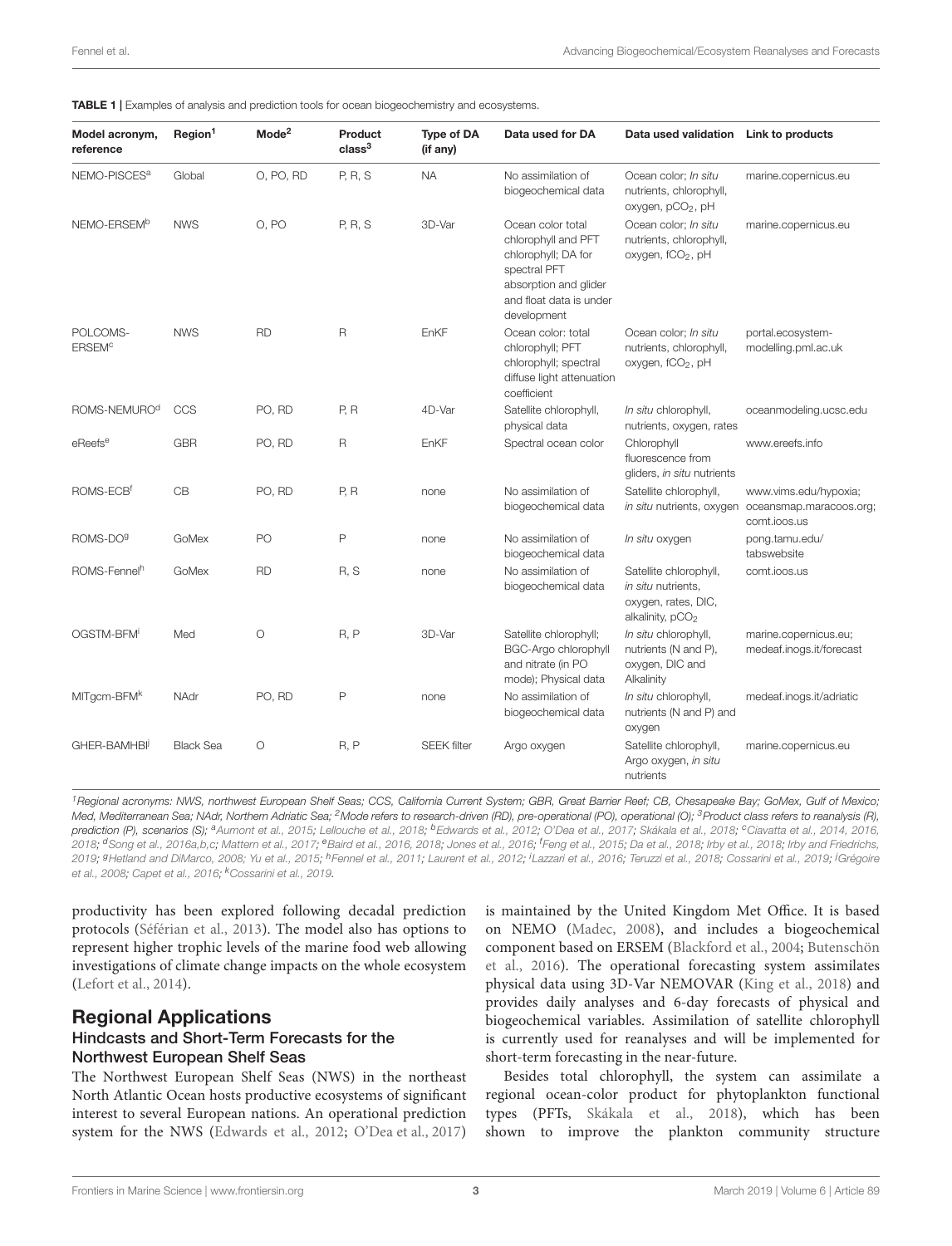and air-sea carbon fluxes in a multi-annual reanalysis [\(Ciavatta](#page-5-10) [et al.,](#page-5-10) [2018\)](#page-5-10). Developments to allow direct assimilation of ocean color spectral data [\(Ciavatta et al.,](#page-5-8) [2014\)](#page-5-8) and assimilation of glider and float observations are ongoing.

### Reanalysis and Short-Term Forecasts for the Mediterranean Sea

The semi-enclosed Mediterranean Sea is of significant importance to several European, Middle-East and African nations for fisheries, tourism, etc. Decadal reanalyses and short-term predictions for the Mediterranean are produced by an operational NEMO system [\(Tonani et al.,](#page-7-17) [2014\)](#page-7-17) that is coupled off-line with an assimilative biogeochemical system [\(Cossarini et al.,](#page-5-16) [2015;](#page-5-16) [Lazzari et al.,](#page-6-20) [2016;](#page-6-20) [Teruzzi et al.,](#page-7-15) [2018\)](#page-7-15). The system uses 3D-Var data for assimilation of physical fields [\(Dobricic and Pinardi,](#page-6-25) [2008\)](#page-6-25) and satellite chlorophyll [\(Teruzzi et al.,](#page-7-15) [2018\)](#page-7-15).

Currently, assimilation of BGC-Argo data is in preoperational mode [\(Cossarini et al.,](#page-6-21) [2019\)](#page-6-21) and shows the positive impact of observed chlorophyll and nitrate profiles on simulated vertical phytoplankton distributions throughout the year. A decadal reanalysis with assimilation of physical variables and satellite chlorophyll has shown trends and anomalies in nutrients and air-sea CO<sub>2</sub> fluxes in the Mediterranean [\(von](#page-7-18) [Schuckmann et al.,](#page-7-18) [2018\)](#page-7-18).

#### Hindcasts and Short-Term Forecasts for the California Current System

The California Current System (CCS) is a productive upwelling region encompassing waters of the eastern Pacific off the US west coast. A data-assimilative physicalbiogeochemical forecast system for this region operates quasi-operationally at the University of California, Santa Cruz [\(Moore et al.,](#page-7-19) [2013\)](#page-7-19). The system uses ROMS [\(Shchepetkin and McWilliams,](#page-7-20) [2005;](#page-7-20) [Haidvogel et al.,](#page-6-26) [2008\)](#page-6-26) with a horizontal resolution of 1/10° [\(Veneziani](#page-7-21) [et al.,](#page-7-21) [2009\)](#page-7-21) and meteorological forcing from COAMPS [\(Hodur et al.,](#page-6-27) [2002\)](#page-6-27). A 4D-Var method [\(Moore et al.,](#page-7-22) [2011a,](#page-7-22)[b\)](#page-7-23) is applied to assimilate multiple remotely sensed and in situ physical data.

The biogeochemical component is based on NEMURO [\(Kishi et al.,](#page-6-28) [2007;](#page-6-28) [Fiechter et al.,](#page-6-29) [2014\)](#page-6-29) and constrained using a lognormal form of 4D-Var [\(Song et al.,](#page-7-24) [2012\)](#page-7-24) to account for the non-Gaussian statistics of biogeochemical observations (see [Song et al.,](#page-7-11) [2016a](#page-7-11)[,b](#page-7-12)[,c;](#page-7-13) [Mattern et al.,](#page-7-14) [2017,](#page-7-14) for more details). Presently only satellite-derived chlorophyll is assimilated, because of its high temporal and spatial coverage.

The system has also been used to produce a 30 year reanalysis [\(Broquet et al.,](#page-5-17) [2009;](#page-5-17) [Neveu et al.,](#page-7-25) [2016\)](#page-7-25) enabling analyses of regional climate variability [\(Jacox](#page-6-30) [et al.,](#page-6-30) [2014,](#page-6-30) [2015,](#page-6-31) [2016;](#page-6-32) [Crawford et al.,](#page-6-33) [2017\)](#page-6-33) and the identification of habitats for marine fisheries [\(Schroeder](#page-7-26) [et al.,](#page-7-26) [2014,](#page-7-26) [2018;](#page-7-27) [Scales et al.,](#page-7-28) [2017\)](#page-7-28) and marine mammals [\(Becker et al.,](#page-5-18) [2016\)](#page-5-18).

## Short-Term Forecasts for Australia's Great Barrier Reef System

The Great Barrier Reef off northeast Australia is a world heritage site but under pressure from agricultural runoff, coral bleaching, crown of thorns starfish outbreaks, ocean warming and acidification, and mechanical damage from tropical cyclones. The eReefs biogeochemical modeling system [\(Baird et al.,](#page-5-11) [2016\)](#page-5-11) was developed to capture key processes related to water quality including carbonate chemistry [\(Mongin et al.,](#page-7-29) [2016\)](#page-7-29), bio-optics and bleaching [\(Baird et al.,](#page-5-12) [2018\)](#page-5-12).

The eReefs system uses a 100-member Ensemble Kalman Filter to assimilate ocean color spectral bands [\(Jones et al.,](#page-6-13) [2016\)](#page-6-13). The model predicts inherent and apparent optical properties through direct simulation of 17 optically active constituents at 8 spectral bands. This allows for prediction of remote sensing reflectances of the 8 MODIS ocean-color bands and avoids representation errors by directly simulating observed quantities. A reanalysis is available from June 2013 to October 2016. Relative to the assimilation of chlorophyll, forecast errors are reduced by up to 50%, and representation of gliderderived fluorescence and in situ observations of nutrients, both withheld from assimilation, is improved by 45 and 20– 30%, respectively.

### Reanalyses, Short-Term Forecasts and Scenarios for Chesapeake Bay

Chesapeake Bay is a large, productive estuary in the United States that suffers from severe eutrophication and hypoxia. Realtime nowcasts and 2-day forecasts of temperature, salinity and oxygen are produced using the ROMS-based Estuarine, Carbon and Biogeochemistry (ECB) model [\(Feng et al.,](#page-6-14) [2015;](#page-6-14) [Da et al.,](#page-6-15) [2018;](#page-6-15) [Irby et al.,](#page-6-1) [2018;](#page-6-1) [Irby and Friedrichs,](#page-6-16) [2019\)](#page-6-16). The forecast system, based in large part on earlier developments by NOAA and the University of Maryland [\(Brown et al.,](#page-5-19) [2013\)](#page-5-19), uses operationally available forcing from the North American Mesoscale Forecast System and USGS river fluxes. The system of [Brown et al.](#page-5-19) [\(2013\)](#page-5-19) also predicts the occurrence of several noxious species including jellyfish, harmful algal blooms and water-borne pathogens. While the biogeochemical variables are forecast mechanistically, the species predictions are generated using multivariate empirical habitat suitability models of the target species.

Input from stakeholder meetings has revealed that the ecological forecasts are useful to end-users whose lives and livelihoods depend on Chesapeake Bay, e.g., by guiding recreational and commercial fishermen to productive fishing grounds. The forecasts also inform the Annual Chesapeake Bay Hypoxia Report Card [\(https://www.vims.edu/research/topics/dead\\_zones/forecasts/](https://www.vims.edu/research/topics/dead_zones/forecasts/report_card/index.php) [report\\_card/index.php\)](https://www.vims.edu/research/topics/dead_zones/forecasts/report_card/index.php) which helps managers and the public in assessing water-quality improvements of Chesapeake Bay.

The model has also been used for reanalysis studies quantifying the impact of atmospheric nitrogen deposition [\(Da](#page-6-15) [et al.,](#page-6-15) [2018\)](#page-6-15) and the uncertainties associated with hypoxia mitigation due to recent nutrient reductions [\(Irby and Friedrichs,](#page-6-16) [2019\)](#page-6-16) and future climate change [\(Irby et al.,](#page-6-1) [2018\)](#page-6-1).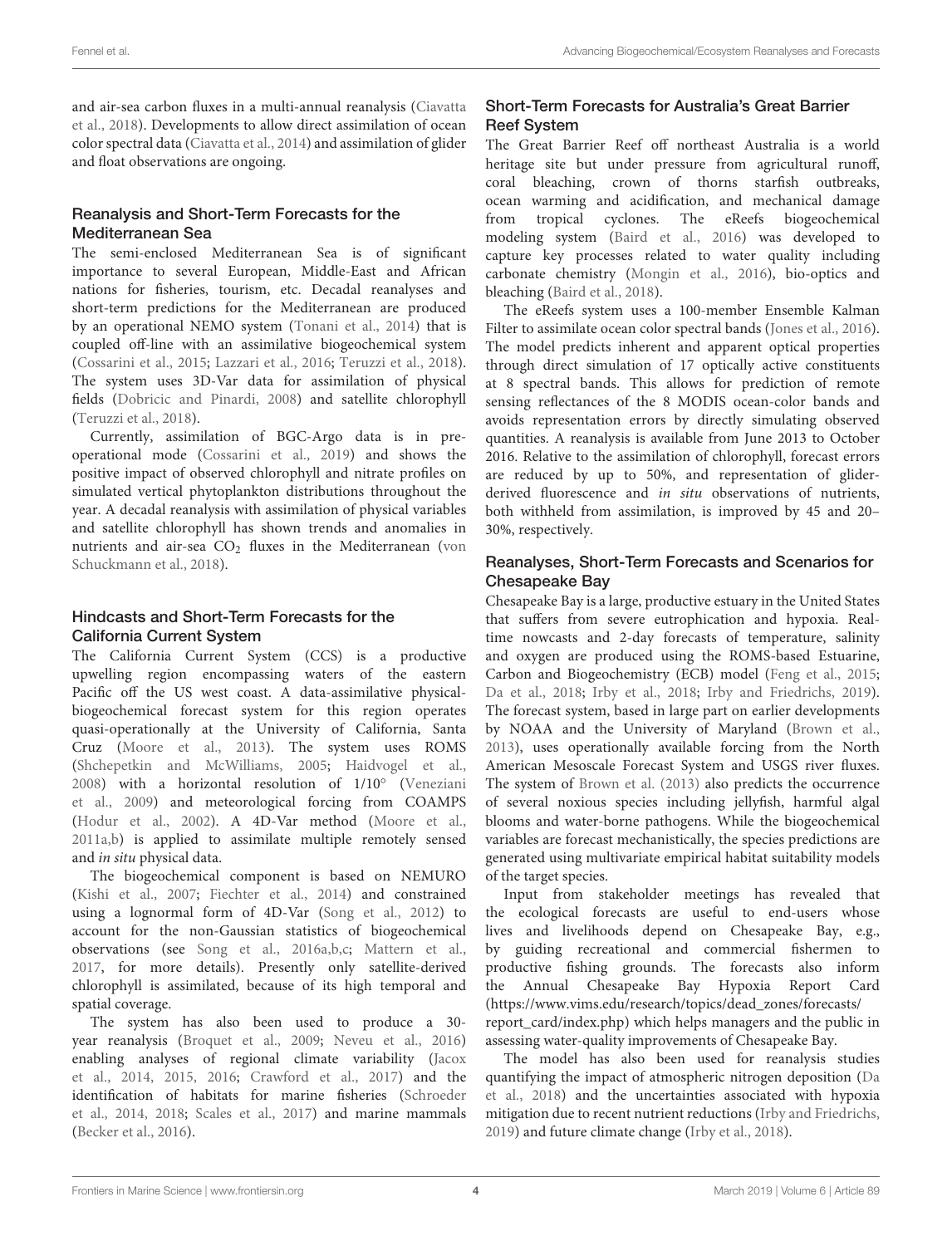## Short-Term Forecasts, Reanalyses and Scenarios of Hypoxia in the Northern Gulf of Mexico

The northern Gulf of Mexico shelf receives large inputs of freshwater and anthropogenically derived nutrients leading to the formation of a large hypoxic zone every summer. A suite of models have been developed to improve understanding of the underlying mechanisms and for operational uses ranging from short-term and seasonal predictions, seasonal and multi-year hindcasts to scenario simulations and climate change projections.

A multi-model intercomparison [\(Fennel et al.,](#page-6-34) [2016\)](#page-6-34) indicated that a skillful physical model combined with a simple oxygen model [\(Hetland and DiMarco,](#page-6-17) [2008;](#page-6-17) [Yu et al.,](#page-8-1) [2015\)](#page-8-1) is sufficient for short-term predictions in this system. A ROMSbased short-term prediction system for dissolved oxygen is run pre-operationally at Texas A&M University<sup>[1](#page-4-0)</sup>. Longer hindcast and scenario simulations use more comprehensive biogeochemical models. The physical-biogeochemical model of [Fennel et al.](#page-6-18) [\(2011\)](#page-6-18) and [Laurent et al.](#page-6-19) [\(2012\)](#page-6-19) has been used for multi-year hindcasts to inform fisheries management [\(Langseth et al.,](#page-6-35) [2014\)](#page-6-35), simulations of nutrient reduction scenarios [\(Fennel and Laurent,](#page-6-36) [2018\)](#page-6-36), and future projections of hypoxia and pH conditions [\(Laurent et al.,](#page-6-37) [2017,](#page-6-37) [2018\)](#page-6-2). These inform the Hypoxia Taskforce, a multi-agency, multistate entity charged with devising strategies for reduction of the hypoxic zone and monitoring progress toward this goal [\(Task Force,](#page-7-30) [2001\)](#page-7-30).

# POTENTIAL BENEFITS, CURRENT STATUS AND CHALLENGES

Ocean biogeochemical and ecological analysis and prediction systems rely on skillful models of ocean physics. Thus, many of the same considerations that apply to operational systems for ocean physics do also apply for biogeochemical and ecological applications but there are important differences.

Potential benefits of biogeochemical/ecological operational systems include (1) the generation of dynamically and internally consistent reanalyses, nowcasts and forecasts through melding of observations with a dynamical model, (2) provision of oceanographic context for observations (from event scale to long-term trends and shifting baselines), (3) estimation of system properties that are not directly observable but can be inferred from dynamical models (e.g., biogeochemical fluxes), and (4) spatial and temporal coverage not attainable by direct observation.

Currently there are only a few operational forecasting systems (i.e., systems maintained by an operational agency with strict commitment to routinely provide forecasts) that assimilate biogeochemical variables and several preoperational systems (i.e., those run by academics or operational agencies as demonstrations but without commitments for continuous operation). Some will transition to operational

mode in the near future (see Section "Current Status" and **[Table 1](#page-2-0)**).

Two main challenges hinder the implementation of biogeochemical and ecological forecasting and analysis systems: data availability, and adequacy of data-assimilation methods. Obviously adequate biogeochemical and ecological observation streams are required in addition to physical ocean observations. Access to biogeochemical observations at meaningful spatial and temporal scales is still limited, especially when required in real-time or near-real time. Currently, the main biogeochemical data stream used in assimilation is satellite ocean color, but this measurement is limited to the surface ocean and provides an imperfect proxy of phytoplankton biomass that, by itself, is insufficient for constraining the multiple biogeochemically active pools in the euphotic zone. Efforts are being made to maximize the benefits of ocean color observations, e.g., by assimilating spectral bands [\(Baird et al.,](#page-5-11) [2016,](#page-5-11) [2018;](#page-5-12) [Jones](#page-6-13) [et al.,](#page-6-13) [2016\)](#page-6-13) or satellite-derived PFTs [\(Xiao and Friedrichs,](#page-7-31) [2014a](#page-7-31)[,b;](#page-7-32) [Ciavatta et al.,](#page-5-10) [2018;](#page-5-10) [Skákala et al.,](#page-7-10) [2018\)](#page-7-10). The limited availability of observations is especially serious in coastal applications where altimetry and ocean color measurements are compromised by bathymetry and a variety of optical constituents.

Another major difference from physical ocean models is that established assimilation methods (see, e.g., [Moore et al.,](#page-7-33) [2019\)](#page-7-33) cannot be applied to biogeochemical and ecological variables in a straightforward manner. Reasons for this include the non-Gaussian characteristics of biogeochemical observations, the strong non-linearity of biogeochemical models and the frequent lack of direct correspondence between convenient observables and model variables. Also, experience has shown that assimilation of physical observations in coupled models often does not improve but degrades the biogeochemical state. Methods for accommodating non-Gaussian distributions are being developed [\(Song et al.,](#page-7-24) [2012\)](#page-7-24). The strong non-linearity can only be addressed by broadening the suite of observed biogeochemical variables. Although the biogeochemical assimilation schemes described above are multivariate, i.e., assimilation of one variable (e.g., chlorophyll) results in updates to other variables (e.g., nutrient concentrations), the adequacy of these updates hinges on the accuracy of biogeochemical models and is not well tested. Rigorous validation of biogeochemical models and tests of their predictive skill will require increased information content in available data streams. The degradation of biogeochemical fields during physical assimilation appears to arise at least partly when physical and biogeochemical variables are updated independently in violation of property-property relationships and can be substantially reduced by accounting for their correlation [\(Yu et al.,](#page-8-2) [2018\)](#page-8-2).

In principle, schemes are available for assimilating properties other than ocean color products and data types other than surface observations (e.g., from floats and gliders), but thus far they have mostly been used in OSSE-type twin experiments where synthetic observations are used [\(Wood et al.,](#page-7-5) [2018;](#page-7-5) [Yu et al.,](#page-8-2) [2018\)](#page-8-2). The

<span id="page-4-0"></span><sup>1</sup><http://pong.tamu.edu/tabswebsite/>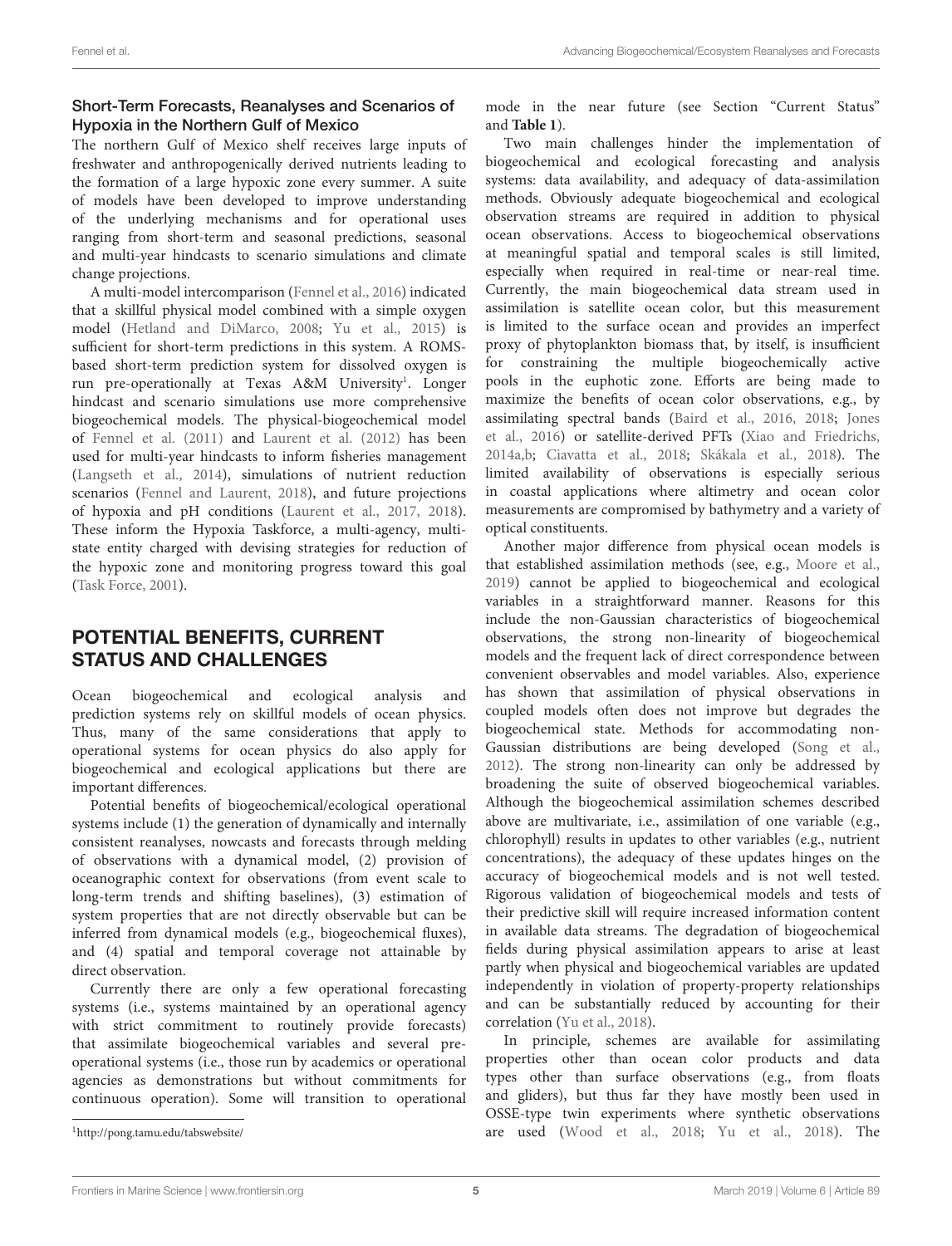true test of these methods has to await better availability of biogeochemical observations.

The prospect of a global BGC-Argo array [\(Johnson and](#page-6-11) [Claustre,](#page-6-11) [2016\)](#page-6-11) holds great promise for open ocean applications by expanding the suite of observed properties and extending observations from the surface ocean into its interior (Fujii et al., this issue) but requires careful calibration and verification. BGC-Argo observations will allow for a rigorous validation of biogeochemical models and will provide much better constraints on their dynamics and vertical structure as shown by [Cossarini](#page-6-21) [et al.](#page-6-21) [\(2019\)](#page-6-21) in the Mediterranean Sea model.

New observations may also elucidate previously unrecognized shortcomings in the dynamical models and prompt modifications/refinements of model structure/formulations. Our best hope for reducing models' structural uncertainty and improving their robustness and predictive skill is model development guided by an expanded observing system in concert with process studies, application of theory, and synthesis of other available information. Data assimilation is best used to correct stochastic variability in state estimates produced by structurally sound models,

## **REFERENCES**

- <span id="page-5-7"></span>Aumont, O., Ethé, C., Tagliabue, A., Bopp, L., and Gehlen, M. (2015). PISCES-v2: an ocean biogeochemical model for carbon and ecosystem studies. Geosci. Model Dev. 8, 2465–2513. [doi: 10.5194/gmd-8-24](https://doi.org/10.5194/gmd-8-2465-2015) [65-2015](https://doi.org/10.5194/gmd-8-2465-2015)
- <span id="page-5-11"></span>Baird, M. E., Cherukuru, N., Jones, E., Margvelashvili, N., Mongin, M., Oubelkheir, K., et al. (2016). Remote-sensing reflectance and true colour produced by a coupled hydrodynamic, optical, sediment, biogeochemical model of the Great Barrier Reef, Australia: comparison with satellite data. Environ. Modell. Soft. 78, 79–96. [doi: 10.1016/j.envsoft.2015.11.025](https://doi.org/10.1016/j.envsoft.2015.11.025)
- <span id="page-5-12"></span>Baird, M. E., Mongin, M., Rizwi, F., Bay, L. K., Cantin, N. E., Soja-Wozniak, M., ´ et al. (2018). A mechanistic model of coral bleaching due to temperaturemediated light-driven reactive oxygen build-up in zooxanthellae. Ecol. Modell. 386, 20–37. [doi: 10.1016/j.ecolmodel.2018.07.013](https://doi.org/10.1016/j.ecolmodel.2018.07.013)
- <span id="page-5-18"></span>Becker, E. A., Forney, K. A., Fiedler, P. C., Barlow, J., Chivers, S. J., Edwards, C. A., et al. (2016). Moving towards dynamic ocean management: How well do modeled ocean products predict species distributions? Remote Sens. 8:149. [doi: 10.3390/rs8020149](https://doi.org/10.3390/rs8020149)
- <span id="page-5-4"></span>Bianucci, L., Fennel, K., Chabot, D., Shackell, N., and Lavoie, D. (2016). Ocean biogeochemical models as management tools: a case study for Atlantic wolffish and declining oxygen. ICES J. Mar. Sci. 73, 263–274. [doi: 10.1093/icesjms/fsv220](https://doi.org/10.1093/icesjms/fsv220)
- <span id="page-5-14"></span>Blackford, J. C., Allen, J. I., and Gilbert, F. J. (2004). Ecosystem dynamics at six contrasting sites: a generic modelling study. J. Mar. Syst. 52, 191–215. [doi: 10.1016/j.jmarsys.2004.02.004](https://doi.org/10.1016/j.jmarsys.2004.02.004)
- <span id="page-5-6"></span>Blockley, E. W., Martin, M. J., McLaren, A. J., Ryan, A. G., Waters, J., and Lea, D. J. (2014). Recent development of the Met Office operational ocean forecasting system: an overview and assessment of the new Global FOAM forecasts. Geosci. Model Dev. 7, 2613–2638. [doi: 10.5194/gmd-7-2613-2014](https://doi.org/10.5194/gmd-7-2613-2014)
- <span id="page-5-0"></span>Bopp, L., Resplandy, L., Orr, J. C., Doney, S. C., Dunne, J. P., Gehlen, M., et al. (2013). Multiple stressors of ocean ecosystems in the 21st century: projections with CMIP5 models. Biogeosciences 10, 6225–6245. [doi: 10.5194/bg-10-6225-](https://doi.org/10.5194/bg-10-6225-2013) [2013](https://doi.org/10.5194/bg-10-6225-2013)
- <span id="page-5-1"></span>Breitburg, D., Levin, L. A., Oschlies, A., Grégoire, M., Chavez, F. P., Conley, D. J., et al. (2018). Declining oxygen in the global ocean and coastal waters. Science 359:eaam7240. [doi: 10.1126/science.aam7240](https://doi.org/10.1126/science.aam7240)
- <span id="page-5-5"></span>Brennan, C. E., Blanchard, H., and Fennel, K. (2016). Putting temperature and oxygen thresholds of marine animals in context of environmental change: a regional perspective for the Scotian Shelf and Gulf of St. Lawrence. PLoS One 11:e0167411. [doi: 10.1371/journal.pone.0167411](https://doi.org/10.1371/journal.pone.0167411)

rather than trying to correct for biases or inappropriate model structures.

## **CONCLUSION**

The potential benefits and scope of applications of biogeochemical/ecological analysis and prediction systems are broad. Presently, the availability of relevant observations is limited, which is a major impediment and explains why biogeochemical/ecological operational systems are still in their infancy compared to physical ocean forecasting. An expansion of ocean observing systems to include more biogeochemical/ecological parameters is crucial for expanded operational services and operational models can help in the design of expanding observing systems.

# AUTHOR CONTRIBUTIONS

KF wrote the manuscript with contributions from all authors.

- <span id="page-5-17"></span>Broquet, G., Edwards, C. A., Moore, A. M., Powell, B. S., Veneziani, M., and Doyle, J. D. (2009). Application of 4D-Variational data assimilation to the California Current System. Dyn. Atmos. Oceans 48, 69–92. [doi: 10.1016/j.dynatmoce.2009.](https://doi.org/10.1016/j.dynatmoce.2009.03.001) [03.001](https://doi.org/10.1016/j.dynatmoce.2009.03.001)
- <span id="page-5-19"></span>Brown, C. W., Hood, R. R., Long, W., Jacobs, J., Ramers, D. L., Wazniak, C., et al. (2013). Ecological forecasting in Chesapeake Bay: using a mechanisticempirical modeling approach. J. Mar. Syst. 125, 113-125. [doi: 10.1016/j.jmarsys.](https://doi.org/10.1016/j.jmarsys.2012.12.007) [2012.12.007](https://doi.org/10.1016/j.jmarsys.2012.12.007)
- <span id="page-5-15"></span>Butenschön, M., Clark, J. R., Aldridge, J. N., Allen, J. I., Artioli, Y., Blackford, J. C., et al. (2016). ERSEM 15.06: a generic model for marine biogeochemistry and the ecosystem dynamics of the lower trophic levels. Geosci. Model Dev. 9, 1293–1339. [doi: 10.5194/gmd-9-1293-2016](https://doi.org/10.5194/gmd-9-1293-2016)
- <span id="page-5-13"></span>Capet, A., Meysman, F., Akoumianaki, I., Soetaert, K., and Grégoire, M. (2016). Integrating sediment biogeochemistry into 3D oceanic models: a study of benthic-pelagic coupling in the Black Sea. Ocean Modell. 101, 83–100. [doi: 10.1016/j.ocemod.2016.03.006](https://doi.org/10.1016/j.ocemod.2016.03.006)
- <span id="page-5-3"></span>Cheung, W. W. L., Lam, V. W. Y., Sarmiento, J. L., Kearney, K., Watson, R., Zeller, D., et al. (2010). Large-scale redistribution of maximum fisheries catch potential in the global ocean under climate change. Glob. Change Biol. 16, 24–35. [doi: 10.1111/j.1365-2486.2009.0](https://doi.org/10.1111/j.1365-2486.2009.01995.x) [1995.x](https://doi.org/10.1111/j.1365-2486.2009.01995.x)
- <span id="page-5-10"></span>Ciavatta, S., Brewin, R. J. W., Skákala, J., Polimene, L., de Mora, L., Artioli, Y., et al. (2018). Assimilation of ocean-color plankton functional types to improve marine ecosystem simulations. J. Geophys. Res. Oceans 123, 834–854. [doi: 10.](https://doi.org/10.1002/2017JC013490) [1002/2017JC013490](https://doi.org/10.1002/2017JC013490)
- <span id="page-5-9"></span>Ciavatta, S., Kay, S., Saux-Picart, S., Butenschön, M., and Allen, I. (2016). Decadal reanalysis of biogeochemical indicators and fluxes in the North West European shelf-sea ecosystem. J. Geophys. Res. Oceans 121, 1824–1845. [doi: 10.1002/](https://doi.org/10.1002/2015JC011496) [2015JC011496](https://doi.org/10.1002/2015JC011496)
- <span id="page-5-8"></span>Ciavatta, S., Torres, R., Martinez-Vicente, V., Smyth, T., Dall'Olmo, G., Polimene, L., et al. (2014). Assimilation of remotely-sensed optical properties to improve marine biogeochemistry modelling. Prog. Oceanogr. 127, 74–95. [doi: 10.1016/j.pocean.2014.06.002](https://doi.org/10.1016/j.pocean.2014.06.002)
- <span id="page-5-2"></span>Claret, M., Galbraith, E. D., Palter, J. B., Bianchi, D., Fennel, K., Gilbert, D., et al. (2018). Rapid coastal deoxygenation due to ocean circulation shift in the NW Atlantic. Nat. Clim. Change 8, 866–872. [doi: 10.1038/s41558-018-0](https://doi.org/10.1038/s41558-018-0263-1) [263-1](https://doi.org/10.1038/s41558-018-0263-1)
- <span id="page-5-16"></span>Cossarini, G., Lazzari, P., and Solidoro, C. (2015). Spatiotemporal variability of alkalinity in the Mediterranean Sea. Biogeosciences 12, 1647–1658. [doi: 10.5194/](https://doi.org/10.5194/bg-12-1647-2015) [bg-12-1647-2015](https://doi.org/10.5194/bg-12-1647-2015)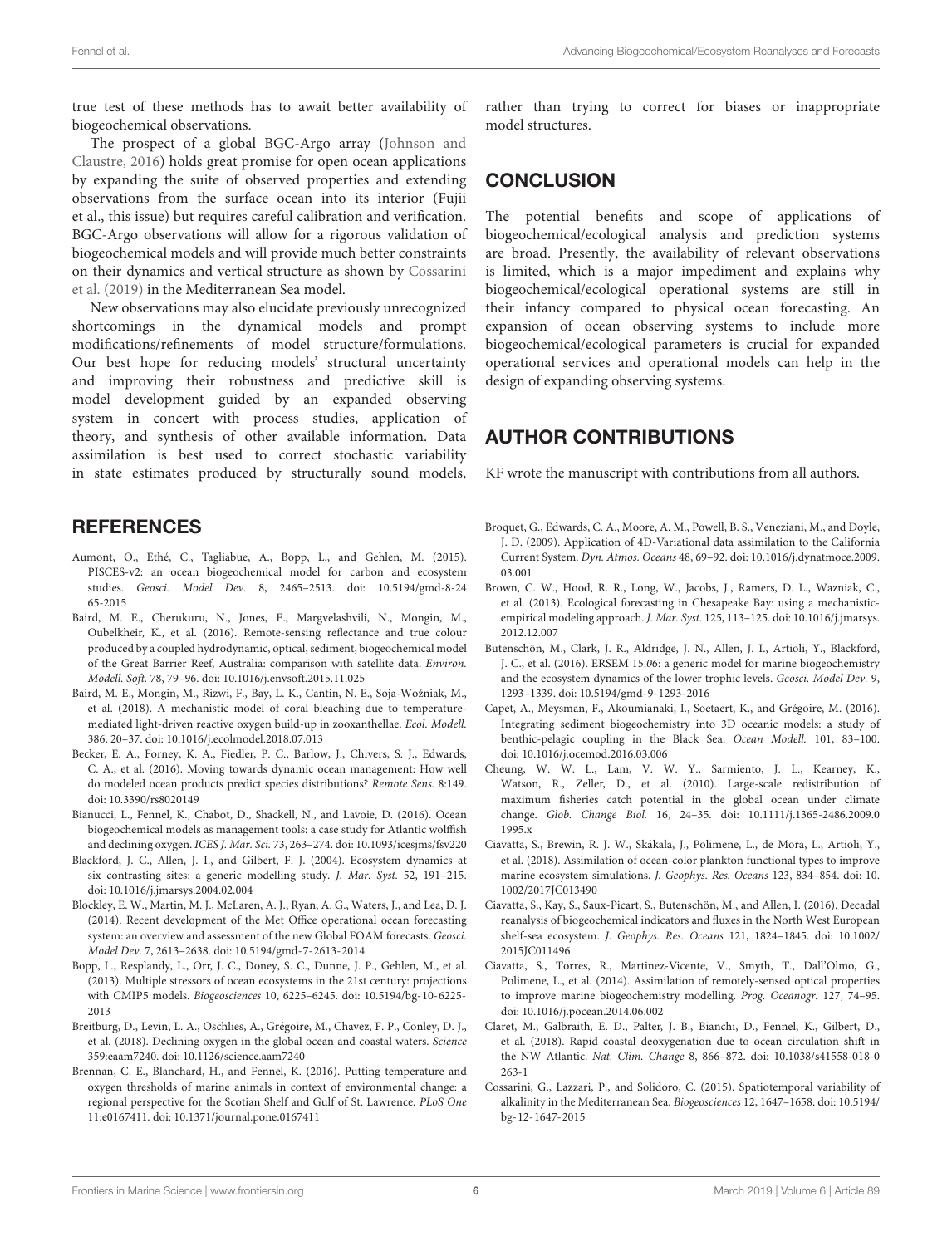- <span id="page-6-21"></span>Cossarini, G., Mariotti, L., Feudale, L., Mignot, A., Salon, S., Taillandier, V., et al. (2019). Towards operational 3D-Var assimilation of chlorophyll Biogeochemical-Argo float data into a biogeochemical model of the Mediterranean Sea. Ocean Modell. 133, 112–128. [doi: 10.1016/j.ocemod.2018.](https://doi.org/10.1016/j.ocemod.2018.11.005) [11.005](https://doi.org/10.1016/j.ocemod.2018.11.005)
- <span id="page-6-33"></span>Crawford, W., Moore, A. M., Jacox, M. G., Fiechter, J., Neveu, E., and Edwards, C. A. (2017). A resonant response of the California Current circulation to forcing by low frequency climate variability. Deep Sea Res. II 151, 16–36. [doi: 10.1016/j.dsr2.2017.07.016](https://doi.org/10.1016/j.dsr2.2017.07.016)
- <span id="page-6-15"></span>Da, F., Friedrichs, M. A. M., and St-Laurent, P. (2018). Impacts of atmospheric nitrogen deposition and coastal nitrogen fluxes on oxygen concentrations in Chesapeake Bay. J. Geophys. Res. Oceans 123, 5004–5025. [doi: 10.1029/](https://doi.org/10.1029/2018JC014009) [2018JC014009](https://doi.org/10.1029/2018JC014009)
- <span id="page-6-25"></span>Dobricic, S., and Pinardi, N. (2008). An oceanographic three-dimensional variational data assimilation scheme. Ocean Modell. 22, 89–105. [doi: 10.1016/](https://doi.org/10.1016/j.ocemod.2008.01.004) [j.ocemod.2008.01.004](https://doi.org/10.1016/j.ocemod.2008.01.004)
- <span id="page-6-12"></span>Edwards, K. P., Barciela, R., and Butenschön, M. (2012). Validation of the NEMO-ERSEM operational ecosystem model for the North West European Continental Shelf. Ocean Sci. 8, 983–1000. [doi: 10.5194/os-8-983-2012](https://doi.org/10.5194/os-8-983-2012)
- <span id="page-6-14"></span>Feng, Y., Friedrichs, M. A. M., Wilkin, J., Tian, H., Yang, Q., Hofmann, E. E., et al. (2015). Chesapeake Bay nitrogen fluxes derived from a land-estuarine-ocean biogeochemical modeling system: model description, evaluation and nitrogen budgets. J. Geophys. Res. Biogeosci. 120, 1666–1695. [doi: 10.1002/2015JG0](https://doi.org/10.1002/2015JG002931) [02931](https://doi.org/10.1002/2015JG002931)
- <span id="page-6-18"></span>Fennel, K., Hetland, R., Feng, Y., and DiMarco, S. (2011). A coupled physicalbiological model of the Northern Gulf of Mexico shelf: model description, validation and analysis of phytoplankton variability. Biogeosciences 8, 1881– 1899. [doi: 10.5194/bg-8-1881-2011](https://doi.org/10.5194/bg-8-1881-2011)
- <span id="page-6-36"></span>Fennel, K., and Laurent, A. (2018). N and P as ultimate and proximate limiting nutrients in the northern Gulf of Mexico: implications for hypoxia reduction strategies. Biogeosciences 15, 3121–3131. [doi: 10.5194/bg-15-3121-2018](https://doi.org/10.5194/bg-15-3121-2018)
- <span id="page-6-34"></span>Fennel, K., Laurent, A., Hetland, R., Justić, D., Ko, D. S., Lehrter, J., et al. (2016). Effects of model physics on hypoxia simulations for the northern Gulf of Mexico: a model inter-comparison. J. Geophys. Res. Oceans 121, 5731–5750. [doi: 10.1002/2015JC011577](https://doi.org/10.1002/2015JC011577)
- <span id="page-6-3"></span>Fennel, K., and Testa, J. M. (2019). Biogeochemical controls on coastal hypoxia. Annu. Rev. Mar. Sci. 11, 105–130. [doi: 10.1146/annurev-marine-010318-](https://doi.org/10.1146/annurev-marine-010318-095138) [095138](https://doi.org/10.1146/annurev-marine-010318-095138)
- <span id="page-6-29"></span>Fiechter, J., Curchitser, E. N., Edwards, C. A., Chai, F., Goebel, N. L., and Chavez, F. P. (2014). Air-sea CO2 fluxes in the California Current: impacts of model resolution and coastal topography. Glob. Biogeochem. Cycles 28, 371–385. [doi: 10.1002/2013GB004683](https://doi.org/10.1002/2013GB004683)
- <span id="page-6-10"></span>Ford, D., and Barciela, R. (2017). Global marine biogeochemical reanalyses assimilating two different sets of merged ocean colour products. Remote Sens. Environ. 203, 40–54. [doi: 10.1016/j.rse.2017.03.040](https://doi.org/10.1016/j.rse.2017.03.040)
- <span id="page-6-9"></span>Ford, D. A., Edwards, K. P., Lea, D., Barciela, R. M., Martin, M. J., and Demaria, J. (2012). Assimilating GlobColour ocean colour data into a pre-operational physical-biogeochemical model. Ocean Science 8, 751–771. [doi: 10.5194/os-8-](https://doi.org/10.5194/os-8-751-2012) [751-2012](https://doi.org/10.5194/os-8-751-2012)
- <span id="page-6-4"></span>Galbraith, E. D., Carozza, D. A., and Bianchi, D. (2017). A coupled human-Earth model perspective on long-term trends in the global marine fishery. Nat. Commun. 8:14884. [doi: 10.1038/ncomms14884](https://doi.org/10.1038/ncomms14884)
- <span id="page-6-6"></span>Gehlen, M., Barciela, R., Bertino, L., Brasseur, P., Butenschön, M., Chai, F., et al. (2015). Building the capacity for forecasting marine biogeochemistry and ecosystems: recent advances and future developments. J. Operat. Oceanogr. 8, s168–s187. [doi: 10.1080/1755876X.2015.1022350](https://doi.org/10.1080/1755876X.2015.1022350)
- <span id="page-6-22"></span>Grégoire, M., Raick, C., and Soetaert, K. (2008). Numerical modeling of the deep Black Sea ecosystem functioning during the late 80's (eutrophication phase). Prog. Oceanogr. 76, 286–333. [doi: 10.1016/j.pocean.2008.01.002](https://doi.org/10.1016/j.pocean.2008.01.002)
- <span id="page-6-26"></span>Haidvogel, D. B., Arango, H., Budgell, W. P., Cornuelle, B. D., Curchitser, E., Di Lorenzo, E., et al. (2008). Ocean forecasting in terrain-following coordinates: formulation and skill assessment of the regional ocean modeling system. J. Comput. Phys. 227, 3595–3624. [doi: 10.1016/j.jcp.2007.](https://doi.org/10.1016/j.jcp.2007.06.016) [06.016](https://doi.org/10.1016/j.jcp.2007.06.016)
- <span id="page-6-5"></span>Hartman, W., VanderZwaag, D. L., and Fennel, K. (2014). Recovery planning for pacific marine species at risk in the wake of climate change and ocean acidification: Canadian practice, future courses. J. Environ. Law Pract. 27, 23–56.
- <span id="page-6-8"></span>Hemmings, J. C. P., Barciela, R. M., and Bell, M. J. (2008). Ocean color data assimilation with material conservation for improving model estimates of air-sea CO2 flux. J. Mar. Res. 66, 87–126. [doi: 10.1357/002224008784815739](https://doi.org/10.1357/002224008784815739)
- <span id="page-6-17"></span>Hetland, R., and DiMarco, S. (2008). How does the character of oxygen demand control the structure of hypoxia on the Texas-Louisiana continental shelf? J. Mar. Syst. 70, 49–62. [doi: 10.1016/j.jmarsys.2007.03.002](https://doi.org/10.1016/j.jmarsys.2007.03.002)
- <span id="page-6-27"></span>Hodur, R. M., Pullen, J., Cummings, J., Hong, X., Doyle, J. D., Martin, P., et al. (2002). The Coupled Ocean/Atmosphere Mesoscale Prediction System (COAMPS). Oceanography 15, 88–98.
- <span id="page-6-16"></span>Irby, I. D., and Friedrichs, M. A. M. (2019). Evaluating confidence in the impact of regulatory nutrient reduction on Chesapeake Bay water quality. Estuar. Coasts 42, 16–32. [doi: 10.1007/s12237-018-0440-5](https://doi.org/10.1007/s12237-018-0440-5)
- <span id="page-6-1"></span>Irby, I. D., Friedrichs, M. A. M., Da, F., and Hinson, K. (2018). The competing impacts of climate change and nutrient reductions on dissolved oxygen in Chesapeake Bay. Biogeosciences 15, 2649–2668. [doi: 10.5194/bg-15-2649-2018](https://doi.org/10.5194/bg-15-2649-2018)
- <span id="page-6-31"></span>Jacox, M. G., Fiechter, J., Moore, A. M., and Edwards, C. A. (2015). ENSO and the California Current coastal upwelling response. J. Geophys. Res. Oceans 120, 1691–1702. [doi: 10.1371/journal.pone.0125177](https://doi.org/10.1371/journal.pone.0125177)
- <span id="page-6-32"></span>Jacox, M. G., Hazen, E. L., Zaba, K. D., Rudnick, D. L., Edwards, C. A., Moore, A. M., et al. (2016). Impacts of the 2015-2016 El Ninño on the California Current System: early assessment and comparison to past events. Geophys. Res. Lett. 43, 7072–7080. [doi: 10.1002/2016GL069716](https://doi.org/10.1002/2016GL069716)
- <span id="page-6-30"></span>Jacox, M. G., Moore, A. M., Edwards, C. A., and Fiechter, J. (2014). Spatially resolved upwelling in the California Current System and its connections to climate variability. Geophys. Res. Lett. 41, 3189–3196. [doi: 10.1002/](https://doi.org/10.1002/2014GL059589) [2014GL059589](https://doi.org/10.1002/2014GL059589)
- <span id="page-6-0"></span>Jickells, T. D., Buitenhuis, E., Altieri, K., Baker, A. R., Capone, D., Duce, R. A., et al. (2017). A reevaluation of the magnitude and impacts of anthropogenic atmospheric nitrogen inputs on the ocean. Glob. Biogeochem. Cycles 31, 289–305. [doi: 10.1002/2016GB005586](https://doi.org/10.1002/2016GB005586)
- <span id="page-6-11"></span>Johnson, K., and Claustre, H. (2016). The scientific rationale, design, and implementation plan for a Biogeochemical-Argo float array. Biogeochem. Argo Plann. Group 58:65. [doi: 10.13155/46601](https://doi.org/10.13155/46601)
- <span id="page-6-13"></span>Jones, E. M., Baird, M. E., Mongin, M., Parslow, J., Skerratt, J., Lovell, J., et al. (2016). Use of remote-sensing reflectance to constrain a data assimilating marine biogeochemical model of the Great Barrier Reef. Biogeosciences 13, 6441–6469. [doi: 10.5194/bg-13-6441-2016](https://doi.org/10.5194/bg-13-6441-2016)
- <span id="page-6-24"></span>King, R. R., While, J., Martin, M. J., Lea, D. J., Lemieux-Dudon, B., Waters, J., et al. (2018). Improving the initialisation of the Met Office operational shelf-seas model. Ocean Modell. 130, 1–14. [doi: 10.1016/j.ocemod.2018.07.004](https://doi.org/10.1016/j.ocemod.2018.07.004)
- <span id="page-6-28"></span>Kishi, M. J., Kashiwai, M., Ware, D. M., Megrey, B. A., Eslinger, D. L., and Werner, F. E. (2007). NEMUROA lower trophic level model for the north pacific marine ecosystem. Ecol. Modell. 202, 12–25. [doi: 10.1016/j.ecolmodel.2006.](https://doi.org/10.1016/j.ecolmodel.2006.08.021) [08.021](https://doi.org/10.1016/j.ecolmodel.2006.08.021)
- <span id="page-6-7"></span>Kwiatkowski, L., Yool, A., Allen, J. I., Anderson, T. R., Barciela, R., Buitenhuis, E. T., et al. (2014). iMarNet: an ocean biogeochemistry model intercomparison project within a common physical ocean modelling framework. Biogeosciences 11, 7291–7304. [doi: 10.5194/bg-11-7291-2014](https://doi.org/10.5194/bg-11-7291-2014)
- <span id="page-6-35"></span>Langseth, B. J., Purcell, K. M., Craig, J. K., Schueller, A. M., Smith, J. W., Shertzer, K. W., et al. (2014). Effect of changes in dissolved oxygen concentrations on the spatial dynamics of the Gulf Menhaden fishery in the northern Gulf of Mexico. Mar. Coast. Fish. 6, 223–234. [doi: 10.1080/19425120.2014.949017](https://doi.org/10.1080/19425120.2014.949017)
- <span id="page-6-37"></span>Laurent, A., Fennel, K., Cai, W.-J., Huang, W.-J., Barbero, L., and Wanninkhof, R. (2017). Eutrophication-induced acidification of coastal waters in the northern Gulf of Mexico: results from a coupled physical-biogeochemical model. Geophys. Res. Lett. 44, 946–956. [doi: 10.1002/2016GL071881](https://doi.org/10.1002/2016GL071881)
- <span id="page-6-19"></span>Laurent, A., Fennel, K., Hu, J., and Hetland, R. (2012). Simulating the effects of phosphorus limitation in the Mississippi and Atchafalaya river plumes. Biogeosciences 9, 4707–4723. [doi: 10.5194/bg-9-4707-2012](https://doi.org/10.5194/bg-9-4707-2012)
- <span id="page-6-2"></span>Laurent, A., Fennel, K., Ko, D. S., and Lehrter, J. (2018). Climate change projected to exacerbate impacts of coastal eutrophication in the northern Gulf of Mexico. J. Geophys. Res. Oceans 123, 3408–3426. [doi: 10.1002/2017JC](https://doi.org/10.1002/2017JC013583) [013583](https://doi.org/10.1002/2017JC013583)
- <span id="page-6-20"></span>Lazzari, P., Solidoro, C., Salon, S., and Bolzon, G. (2016). Spatial variability of phosphate and nitrate in the Mediterranean Sea: a modeling approach. Deep Sea Res. I 108, 39–52. [doi: 10.1016/j.dsr.2015.12.006](https://doi.org/10.1016/j.dsr.2015.12.006)
- <span id="page-6-23"></span>Lefort, S., Aumont, O., Bopp, L., Arsouze, T., Gehlen, M., and Maury, M. O. (2014). Spatial and body-size dependent response of marine pelagic communities to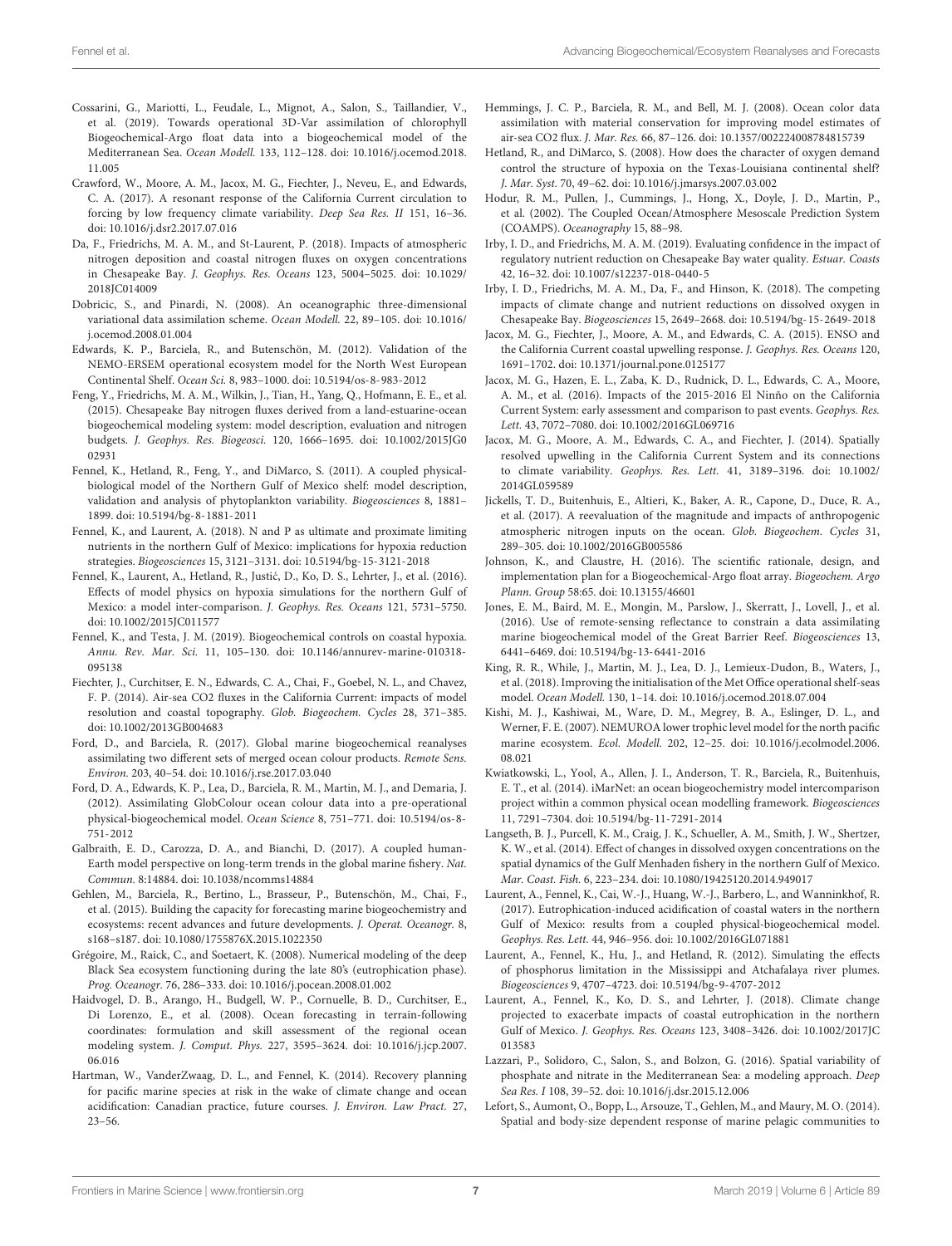projected global climate change. Glob. Change Biol. 21, 154–164. [doi: 10.1111/](https://doi.org/10.1111/gcb.12679) [gcb.12679](https://doi.org/10.1111/gcb.12679)

- <span id="page-7-6"></span>Lellouche, J.-M., Greiner, E., Le Galloudec, O., Garric, G., Regnier, C., Drevillon, M., et al. (2018). Recent updates to the Copernicus Marine Service global ocean monitoring and forecasting real-time 1/12◦ high-resolution system. Ocean Sci. 14, 1093–1126. [doi: 10.5194/os-14-1093-2018](https://doi.org/10.5194/os-14-1093-2018)
- <span id="page-7-7"></span>Lellouche, J. M., Le Galloudec, O., Drévillon, M., Régnier, C., Greiner, E., Garric, G., et al. (2013). Evaluation of global monitoring and forecasting systems at Mercator Océan. Ocean Sci. 9, 57–81. [doi: 10.5194/os-9-57-2013](https://doi.org/10.5194/os-9-57-2013)
- <span id="page-7-1"></span>Madec, G. (2008). NEMO ocean engine. Note du Pôle de modélisation, Institut Pierre-Simon Laplace (IPSL), France. Available at: [https://www.nemo-ocean.eu/](https://www.nemo-ocean.eu/wp-content/uploads/NEMO_book.pdf) [wp-content/uploads/NEMO\\_book.pdf](https://www.nemo-ocean.eu/wp-content/uploads/NEMO_book.pdf)
- <span id="page-7-14"></span>Mattern, J. P., Song, H., Edwards, C. A., Moore, A. M., and Fiechter, J. (2017). Data assimilation of physical and chlorophyll observations in the California Current System using two biogeochemical models. Ocean Modell. 109, 55–71. [doi: 10.1016/j.ocemod.2016.12.002](https://doi.org/10.1016/j.ocemod.2016.12.002)
- <span id="page-7-29"></span>Mongin, M., Baird, M. E., Tilbrook, B., Matear, R. J., Lenton, A., Herzfeld, M., et al. (2016). The exposure of the Great Barrier Reef to ocean acidification. Nat. Commun. 7:10732. [doi: 10.1038/ncomms10732](https://doi.org/10.1038/ncomms10732)
- <span id="page-7-19"></span>Moore, A., Edwards, C. A., Fiechter, J., Drake, P., Arango, H., Neveu, E., et al. (2013). "A 4D-Var Analysis System for the California Current: a prototype for an operational regional ocean data assimilation system," in Data Assimilation for Atmospheric, Oceanic and Hydrological Applications, Vol. II, eds L. Xu and S. Park (Berlin: Springer), 345–366. [doi: 10.1007/978-3-642-35088-7\\_14](https://doi.org/10.1007/978-3-642-35088-7_14)
- <span id="page-7-22"></span>Moore, A. M., Arango, H. G., Broquet, G., Edwards, C. A., Veneziani, M., Powell, B. S., et al. (2011a). The Regional Ocean Modeling System (ROMS) 4-dimensional variational data assimilation systems. II: performance and application to the California current system. Prog. Oceanogr. 91, 50–73. [doi: 10.1016/j.pocean.2011.05.003](https://doi.org/10.1016/j.pocean.2011.05.003)
- <span id="page-7-23"></span>Moore, A. M., Arango, H. G., Broquet, G., Powell, B. S., Zavala-Garay, J., and Weaver, A. T. (2011b). The regional ocean modeling system (ROMS) 4 dimensional variational data assimilation systems. I: system overview and formulation. Prog. Oceanogr. 91, 34–49. [doi: 10.1016/j.pocean.2011.05.004](https://doi.org/10.1016/j.pocean.2011.05.004)
- <span id="page-7-33"></span>Moore, A. M., Martin, M., Akella, S., Arango, H., Balmaseda, M. A., Bertino, L., et al. (2019). Synthesis of ocean observations using data assimilation: a more complete picture of the state of the ocean. Front. Mar. Sci. [doi: 10.3389/fmars.](https://doi.org/10.3389/fmars.2019.00090) [2019.00090](https://doi.org/10.3389/fmars.2019.00090)
- <span id="page-7-25"></span>Neveu, E., Moore, A. M., Edwards, C. A., Fiechter, J., Drake, P. T., Jacox, M. G., et al. (2016). A historical analysis of the California Current using ROMS 4D-Var. Part I: system configuration and diagnostics. Ocean Modell. 99, 133–151. [doi: 10.1016/j.ocemod.2015.11.012](https://doi.org/10.1016/j.ocemod.2015.11.012)
- <span id="page-7-9"></span>O'Dea, E., Furner, R., Wakelin, S., Siddorn, J., While, J., Sykes, P., et al. (2017). The CO5 configuration of the 7 km Atlantic Margin Model: large-scale biases and sensitivity to forcing, physics options and vertical resolution. Geosci. Model Dev. 10, 2947–2969. [doi: 10.5194/gmd-10-2947-2017](https://doi.org/10.5194/gmd-10-2947-2017)
- <span id="page-7-3"></span>Palmer, J. R., and Totterdell, I. J. (2001). Production and export in a global ocean ecosystem model. Deep Sea Res. I 48, 1169–1198. [doi: 10.1016/S0967-0637\(00\)](https://doi.org/10.1016/S0967-0637(00)00080-7) [00080-7](https://doi.org/10.1016/S0967-0637(00)00080-7)
- <span id="page-7-28"></span>Scales, K., Hazen, E., Maxwell, S., Dewar, H., Kohin, S., Jacox, M., et al. (2017). Fit to predict? Ecoinformatics for modeling dynamic habitat suitability for highly migratory marine species. Ecol. Appl. 27, 2313–2329. [doi: 10.1002/](https://doi.org/10.1002/eap.1610) [eap.1610](https://doi.org/10.1002/eap.1610)
- <span id="page-7-0"></span>Schmidtko, S., Stramma, L., and Visbeck, M. (2017). Decline in global oceanic oxygen content during the past five decades. Nature 542, 335–339. [doi: 10.1038/](https://doi.org/10.1038/nature21399) [nature21399](https://doi.org/10.1038/nature21399)
- <span id="page-7-27"></span>Schroeder, I. D., Santora, J. A., Bograd, S. J., Hazen, E. L., Sakuma, K. M., and Moore, A. M. (2018). Source water variability as a driver of rockfish recruitment in the California Current ecosystem. Can. J. Fish. Aquat. Sci. [doi: 10.1139/cjfas-](https://doi.org/10.1139/cjfas-2017-0480)[2017-0480](https://doi.org/10.1139/cjfas-2017-0480)
- <span id="page-7-26"></span>Schroeder, I. D., Santora, J. A., Moore, A. M., Edwards, C. A., Fiechter, J., Hazen, E., et al. (2014). Application of a data-assimilative regional ocean modeling system for assessing California Current System ocean conditions, krill, and juvenile rockfish interannual variability. Geophys. Res. Lett. 41, 5942–5950. [doi: 10.1002/](https://doi.org/10.1002/2014GL061045) [2014GL061045](https://doi.org/10.1002/2014GL061045)
- <span id="page-7-8"></span>Séférian, R., Bopp, L., Gehlen, M., Orr, J., Éthé, C., Cadule, P., et al. (2012). Skill assessment of three earth system models with common marine biogeochemistry. Clim. Dyn. 40, 2549–2573. [doi: 10.1007/s00382-012-1362-8](https://doi.org/10.1007/s00382-012-1362-8)
- <span id="page-7-16"></span>Séférian, R., Bopp, L., Gehlen, M., Swingedouw, D., Mignot, J., Guilyardi, E., et al. (2013). Multi-year prediction of tropical pacific marine productivity. Proc. Natl. Acad. Sci. U.S.A. 111, 11646–11651. [doi: 10.1073/pnas.1315855111](https://doi.org/10.1073/pnas.1315855111)
- <span id="page-7-20"></span>Shchepetkin, A. F., and McWilliams, J. C. (2005). The regional oceanic modeling system (ROMS): a split-explicit, free-surface, topography-following-coordinate oceanic model. Ocean Modell. 9, 347–404. [doi: 10.1016/j.ocemod.2004.](https://doi.org/10.1016/j.ocemod.2004.08.002) [08.002](https://doi.org/10.1016/j.ocemod.2004.08.002)
- <span id="page-7-10"></span>Skákala, J., Ford, D. A., Brewin, R. J., McEwan, R., Kay, S., Taylor, B. H., et al. (2018). The assimilation of phytoplankton functional types for operational forecasting in the North-West European Shelf. J. Geophys. Res. Oceans 123, 5230–5247. [doi: 10.1029/2018JC014153](https://doi.org/10.1029/2018JC014153)
- <span id="page-7-24"></span>Song, H., Edwards, C. A., Moore, A. M., and Fiechter, J. (2012). Incremental fourdimensional variational data assimilation of positive-definite oceanic variables using a logarithm transformation. Ocean Modell. 5, 1–17. [doi: 10.1016/j.](https://doi.org/10.1016/j.ocemod.2012.06.001) [ocemod.2012.06.001](https://doi.org/10.1016/j.ocemod.2012.06.001)
- <span id="page-7-11"></span>Song, H., Edwards, C. A., Moore, A. M., and Fiechter, J. (2016a). Data assimilation in a coupled physical–biogeochemical model of the California Current System using an incremental lognormal 4-dimensional variational approach: part 1— Model formulation and biological data assimilation twin experiments. Ocean Modell. 106, 131–145. [doi: 10.1016/j.ocemod.2016.04.001](https://doi.org/10.1016/j.ocemod.2016.04.001)
- <span id="page-7-12"></span>Song, H., Edwards, C. A., Moore, A. M., and Fiechter, J. (2016b). Data assimilation in a coupled physical-biogeochemical model of the California Current System using an incremental lognormal 4-dimensional variational approach: part 2— Joint physical and biological data assimilation twin experiments. Ocean Modell. 106, 146–158. [doi: 10.1016/j.ocemod.2016.09.003](https://doi.org/10.1016/j.ocemod.2016.09.003)
- <span id="page-7-13"></span>Song, H., Edwards, C. A., Moore, A. M., and Fiechter, J. (2016c). Data assimilation in a coupled physical-biogeochemical model of the California current system using an incremental lognormal 4-dimensional variational approach: part 3— Assimilation in a realistic context using satellite and in situ observations. Ocean Modell. 106, 159–172. [doi: 10.1016/j.ocemod.2016.06.005](https://doi.org/10.1016/j.ocemod.2016.06.005)
- <span id="page-7-30"></span>Task Force (2001). Action Plan for reducing, mitigating, and controlling Hypoxia in the Northern Gulf of Mexico; Mississippi River/Gulf of Mexico Watershed Nutrient Task Force, Tech. Rep. Washington, DC: US Environmental Protection Agency.
- <span id="page-7-15"></span>Teruzzi, A., Bolzon, G., Salon, S., Lazzari, P., Solidoro, C., and Cossarini, G. (2018). Assimilation of coastal and open sea biogeochemical data to improve phytoplankton simulation in the Mediterranean Sea. Ocean Modell. 132, 46–60. [doi: 10.1016/j.ocemod.2018.09.007](https://doi.org/10.1016/j.ocemod.2018.09.007)
- <span id="page-7-17"></span>Tonani, M., Teruzzi, A., Korres, G., Pinardi, N., Crise, A., Adani, M., et al. (2014). "The Mediterranean monitoring and forecasting centre, a component of the MyOcean system," in Proceedings of the Sixth International Conference on EuroGOOS 4-6 October 2011, eds H. Dahlin, N. C. Fleming, and S. E. Petersson (Sopot: Eurogoos Publication).
- <span id="page-7-21"></span>Veneziani, M., Edwards, C. A., Doyle, J. D., and Foley, D. (2009). A central California coastal ocean modeling study: 1. Forward model and the influence of realistic versus climatological forcing. J. Geophys. Res. Oceans 114:C0 4015.
- <span id="page-7-18"></span>von Schuckmann, K., Le Traon, P.-Y., Smith, N., Pascual, A., Brasseur, P., Fennel, K., et al. (2018). Copernicus marine service ocean state report. J. Oper. Oceanogr. 11, S1–S142. [doi: 10.1080/1755876X.2018.1489208](https://doi.org/10.1080/1755876X.2018.1489208)
- <span id="page-7-2"></span>Waters, J., Lea, D. J., Martin, M. J., Mirouze, I., Weaver, A., and While, J. (2015). Implementing a variational data assimilation system in an operational 1/4 degree global ocean model. Q. J. R. Meteorol. Soc. 141, 333–349. [doi: 10.1002/qj.](https://doi.org/10.1002/qj.2388) [2388](https://doi.org/10.1002/qj.2388)
- <span id="page-7-4"></span>While, J., Totterdell, I., and Martin, M. (2012). Assimilation of pCO2 data into a global coupled physical-biogeochemical ocean model. J. Geophys. Res. Oceans 117:C03037.
- <span id="page-7-5"></span>Wood, R., Ford, D., Gasprin, F., Palmer, M., Rémy, E., and Yves le Traon, P. (2018). Observing System Simulation Experiments (OSSEs): Report Describing the Robust Results Obtained from Across the Models. AtlantOS deliverable 1.5.
- <span id="page-7-31"></span>Xiao, Y., and Friedrichs, M. A. M. (2014a). The assimilation of satellitederived data into a one-dimensional lower trophic level marine ecosystem model. J. Geophys. Res. Oceans 119, 2691–2712. [doi: 10.1002/2013JC00](https://doi.org/10.1002/2013JC009433) [9433](https://doi.org/10.1002/2013JC009433)
- <span id="page-7-32"></span>Xiao, Y., and Friedrichs, M. A. M. (2014b). Using biogeochemical data assimilation to assess the relative skill of multiple ecosystem models in the Mid-Atlantic Bight: effects of increasing the complexity of the